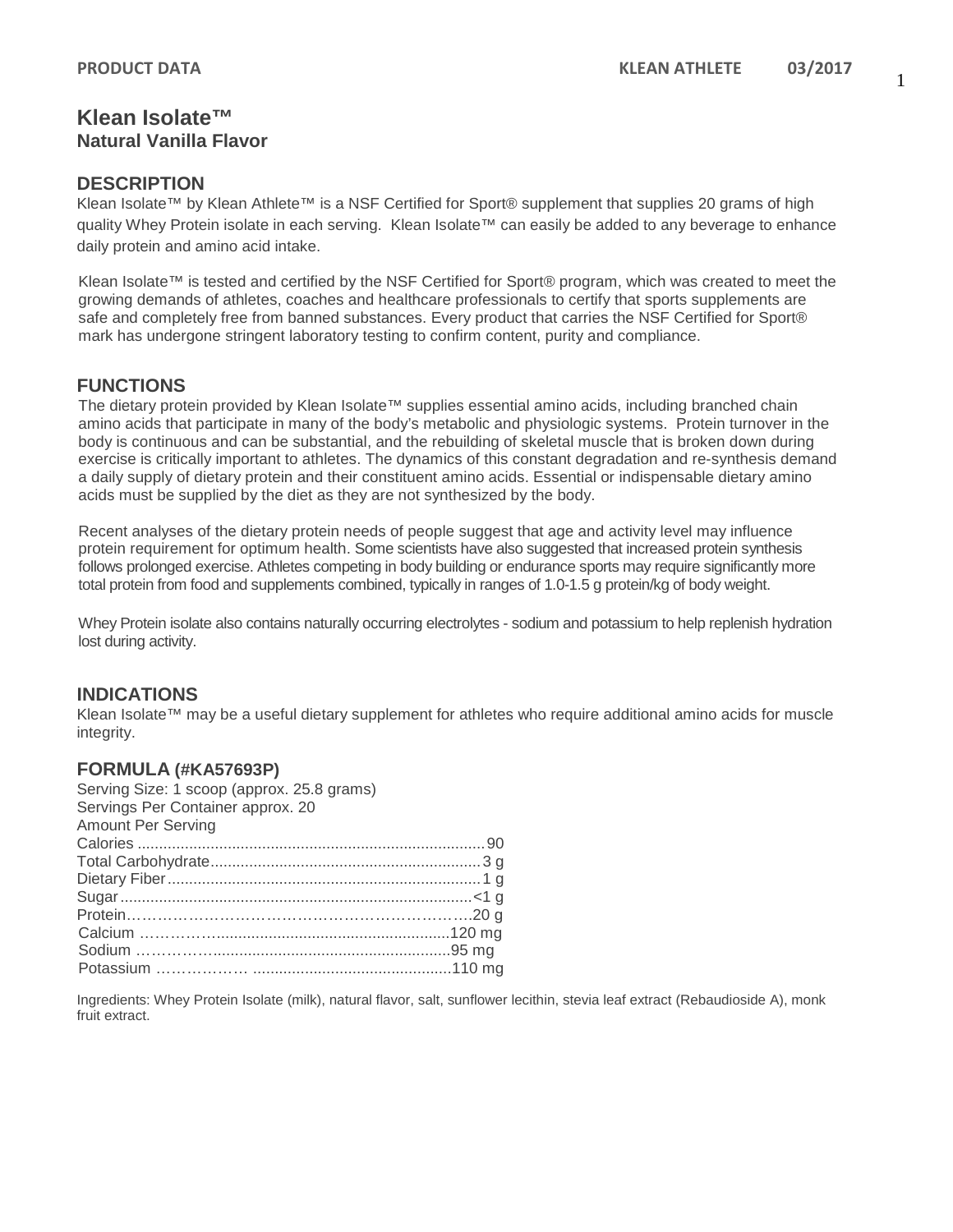## **Klean Isolate™**

| Natural Vanilla Flavor                              |  |  |
|-----------------------------------------------------|--|--|
| <b>Typical Amino Acid Profile from Whey Isolate</b> |  |  |
|                                                     |  |  |
|                                                     |  |  |
|                                                     |  |  |
|                                                     |  |  |
|                                                     |  |  |
|                                                     |  |  |
|                                                     |  |  |
|                                                     |  |  |
|                                                     |  |  |
|                                                     |  |  |
|                                                     |  |  |
|                                                     |  |  |
|                                                     |  |  |
|                                                     |  |  |
|                                                     |  |  |
|                                                     |  |  |
|                                                     |  |  |
|                                                     |  |  |

## **SUGGESTED USE**

Adults take 1 scoop daily mixed with 10-12 oz. of water or other beverage (cool or room temperature), or as directed.

## **SIDE EFFECTS**

No adverse effects have been reported.

## **STORAGE**

Store in a cool, dry place, away from direct light. Keep out of reach of children.

## **REFERENCES**

Lemon, PW. Beyond the zone: protein needs of active individuals [In Process Citation]. J Am Coll Nutr 2000;19:513S-521S.

Rankin, JW. Role of protein in exercise. Clin Sports Med 1999;18:499-511, vi.

Ritz, P. Physiology of aging with respect to gastrointestinal, circulatory and immune system changes and their significance for energy and protein metabolism. Eur J Clin Nutr 2000;54:S21-S25.

Tarnopolsky, MA. Protein and physical performance. Curr Opin Clin Nutr Metab Care 1999;2:533-7.

Young, VR, Borgonha, S. Nitrogen and amino acid requirements: the Massachusetts Institute of Technology amino acid requirement pattern. J Nutr 2000;130:1841S-9S.

#### **For more information on Klean Isolate™, visit kleanathlete.com**

† These statements have not been evaluated by the Food and Drug Administration. This product is not intended to diagnose, treat, cure, or prevent any disease.